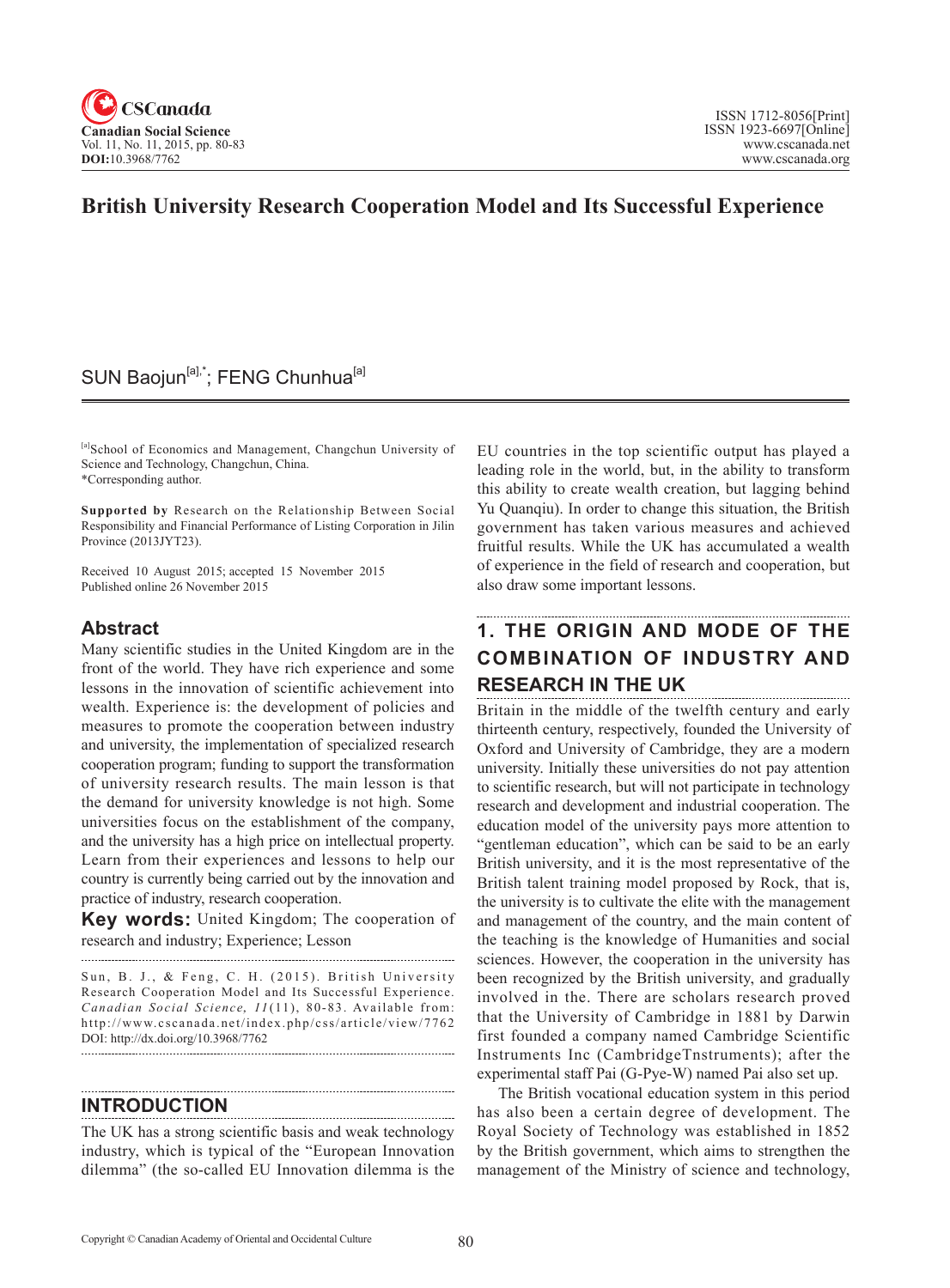which belongs to the vocational technical education, and to some extent, the establishment of this society is also the establishment of a national system of examination system of Vocational and technical disciplines. In the beginning of twentieth century, some of the primary vocational and technical schools and colleges and universities in the private schools, the school model has been promoted and practice, most of these schools are run by private or government organizations. Sunderland technical college which has a representative colleges and universities, the "sandwich" mode of education in the cooperative promotion plays an important role. Some colleges through the improvement of the curriculum system, such as increasing the ratio of applied discipline, practical technology, and actively cooperate with local enterprises, factories, and organize students with relevant professional enterprises to carry out various practical activities.

In the United Kingdom in 1921 established a relatively complete system of technical personnel certificate. The certificate issued by this new system is of uniform standards and the nature of the country, the implementation of the system is achieved through professional associations and the central level education sector collaboration, and finally passed the diploma and certificate granted by the national level. The establishment of this system has the significance of the development of the vocational education in the United Kingdom, which is the examination qualified to enter a certain industry or professional qualification certification. Later, through the modification and improvement, the establishment of the qualification authentication system has played an important role in the development of British industry.

"All west report" is a report of the United Kingdom in the face of some of the important issues in education, this report in 1945 by the members of the association and the education adjustment group members under the joint investigation. The report points out some important problems in the current education system: because there is no cooperation mechanism between industry and technology, industry and education, and the lack of various measures and methods of developing science and technology, which makes the country highly professional and technical education of poor quality, resulting in scientific research into production cycle is too long, which also makes the country face a dilemma. The report pointed out that the problem of education in the United Kingdom also made an important suggestion, that is to strengthen the link between the industry and the education sector, the need to establish regional and national vocational education collaboration and coordination agency. The author believes that the significance of this report is very important, which not only for the post-war British science and technology education policy outlined a blueprint, as the United Kingdom, a wide range of applications of the combination of research, and the government and the determination of civil organizations are not separated.

I believe that the combination of the United Kingdom, the maturity of the model is the beginning of the national Teaching Co in 1975. This also shows that the combination of research and research in the United Kingdom has gradually formed.

First, the company model for the purpose of teaching. In 1975, the United Kingdom began to set up a teaching for the purpose of the company, the company was founded by the British government science and engineering Commission (SERC), the economic and Social Research Council, trade and Industry Bureau, as well as the organization of the United Nations Economic Development Bureau of the northern ireland. Teaching mode, the company closed management, and the Council and the management committee, the board is responsible for the management of daily affairs, the country's various regions of the teaching project is a number of experience of 20 project coordinator and project management committee to manage. Let the university and enterprises to participate in the project development, to the two a smooth communication channel is the purpose of the company's teaching for the purpose of the main purpose of the company. Since taking the model to the present, the Teaching Co in the United Kingdom have achieved great success, and greatly improve the competitiveness of the UK products in the international top, mainly reflected in: the number of successful projects through the Teaching Co.443 projects in 1992, the completion of the cooperation projects up to 1000. The number of colleges and universities to participate in more. There are a total of 54,900,000 pounds of colleges and universities involved in the Teaching Co's cooperation projects. Broad space for cooperation. Areas of cooperation are widely involved in many fields, such as biology, medicine and other fields, information and information technology, textile and plastic rubber, chemical and chemical engineering, etc..

Second, establish and promote the NVQ and GNVQ certificate system. The United Kingdom established a unique system of global education, including NVO and GNVO, and the general education certificate, including the certificate system. The British government set up the National Vocational Qualification Committee in 1986, the committee is mainly responsible for the accreditation of qualifications awarded institutions, the development of vocational qualification system policy and the relevant departments to achieve the goal of the system. The committee is composed mainly of by employers, education and training providers, union members and long-term working staff in the certification institutions. The training Business Council is responsible for the implementation of the training plan, to encourage local enterprises to implement the national training plan and NVO standards, and to increase investment in NVQ training. The establishment of the Commission has greatly promoted the further development of the two certification system of the national vocational qualification (GNVO)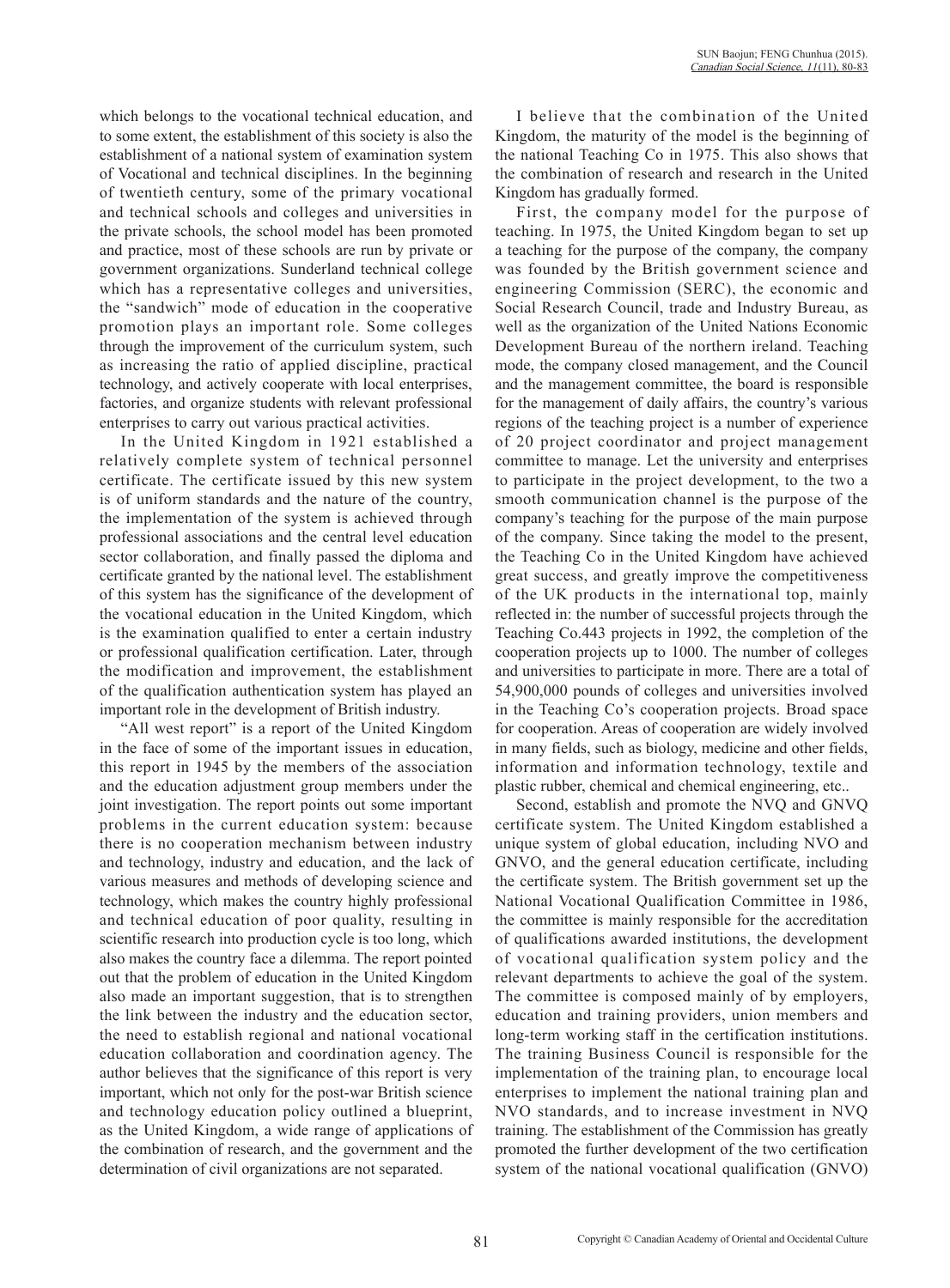and the national vocational qualification (NVQ). NVQ and GNVQ because of the special attention to employers, higher education institutions, professional bodies and individual identification and participation, so get the relevant institutions of acceptance and recognition.

Third, Warrick model and the development of science and technology industrial park. From 1970 to 1979, ten years, university of Oxford, university of Cambridge and other colleges and universities have begun to establish a scientific and Technological Park, these parks focused on the high-tech industry, which marks the British traditional universities focus on the development of science and technology and the role of productivity. The higher education and physical therapy Industry Council published an important article in 1987, "toward cooperation: a government of higher education". The committee is the British government in order to promote the development of industry, research and development in 1986, the report was set up by the positive reaction of the industry and commerce, the main content is the need to vigorously develop the industry university research cooperation. Since the report put forward, the idea of research cooperation in the United Kingdom has been promoted and popularized, which also led to the development of the "Warrick" model, this is the name of University of Warwick, the research cooperation model is the spirit of entrepreneurs. Bart Aus Jack, vice president of University of Warwick, proposed to vigorously develop the academic, strengthen the university and the local industrial community and the link between the efforts to build a research university, university of Warwick, the spirit of the enterprise. University has in 1967 established business school, 1974 Art Center also emerge as the times require, and later in 1980 established the Warwick manufacturing group and established in 1984 at Warwick University Science Park Co., Ltd. is mainly responsible for providing paid services to businesses and communities, the establishment of these institutions strengthened between University and business contact and broaden the scope of services, to from a variety of sources to prepare school funding. Through the business community's long-term cooperation, and on this basis, the continuous summary of the experience of the plant eventually formed a unique "Warrick model".

# **2 . T H E E X P E R I E N C E O F T H E COMBINATION MODEL OF BRITISH COLLEGE OF PRODUCTION**

#### **2.1 Develop Special Programs to Promote the Cooperation Between Industry and University**

Below are mainly described in the UK for the promotion of research cooperation and the development of specialized programs, including the "contact plan", "Faraday partnership program".

In 1986, the British government implemented the "contact plan", which aims to promote the development of industry and research institutions in the pre-cooperation, the Research Council and the 12 government departments involved. Project applications must be jointly applied by a business and a scientific research unit to be effective, the funding of research and development by enterprises and the government in accordance with the proportion of. "Contact program" is mainly for the three cases of funding: scientific research, product development, product development research, core technology innovation. These three cases can be obtained from the funding of government support, the first two to obtain funding ratio of 50%, the last one is 25%. Finally, the scheme has a good social benefit. In September 2003, the British government commissioned the evaluation team to evaluate the plan effectively. The effect of the implementation of the plan is good, has a good feasibility, and has a wealth of benefits for the economy and science and technology.

The British government also supported the "Ferrari partnership" in 1997, though not the government's organization, but the organization of civil institutions. This program mainly supports the collaboration of several universities research institutions, enterprises and financial institutions, and not just a single university and enterprise. Here's how it works: first, sponsors need to establish different Ferrari alliance in different industries; secondly, within the same industry enterprises and research institutions can apply to join the alliance, after joining the alliance to undertake corresponding obligations, such as paying a certain amount of dues, but also to enjoy corresponding rights, such as free to participate in union organized various meetings, training, exhibition and research activities. Alliance will employ some experts as "technical translator (technology Transl-ator), whose main duty is to find the enterprise demand, will these needs feedback to research institutions, to link the two, Ferrari alliance between enterprises and research institutions plays a intermediary role as a bridge. As of 2003, the United Kingdom has established a 24-Faraday alliances, which mainly covers 27 research institutions, 51 universities, 25 intermediaries, and more than 2,000 enterprises. 24 core research projects and related infrastructure have been highly funded by the British government, the amount of 52,000,000 pounds, at the same time, each alliance will get about 400,000 pounds of UK industry and Commerce Department, the amount will continue for third years, three years after the issue of whether to continue to provide funding assessment.

#### **2.2 Building Regional Technology Exchange Network** One of the ways in which the British government promotes the cooperation of industry and research is to help build the regional technology exchange network. London technology network (LTN) is a typical way of the. In 2001, the London technology network was established, the network's main